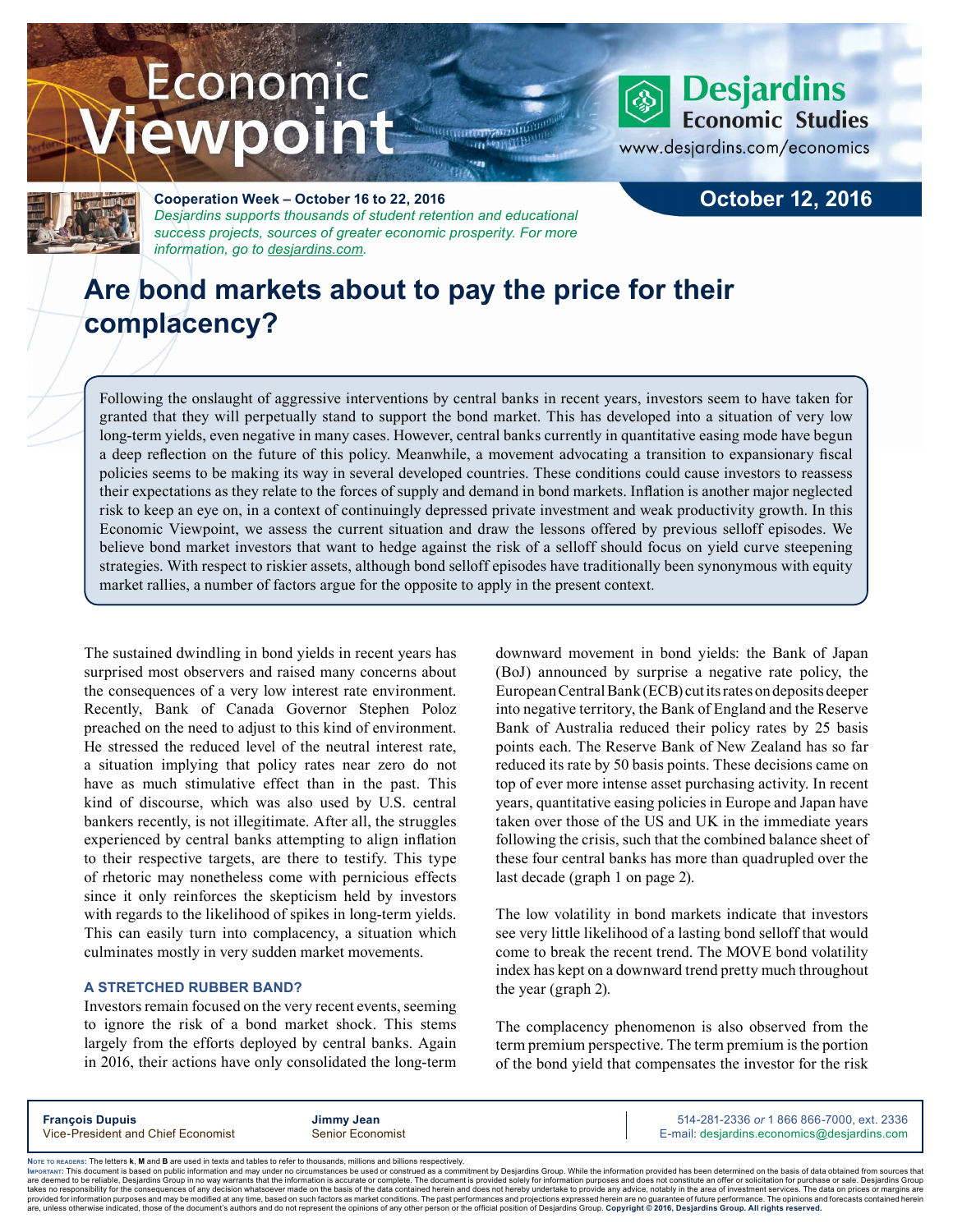







borne by locking capital in a long-term bond. Compared to an investor with a similar horizon and continually rolling an investment in a short-term bond, one who commits capital over the long-term will extract a lower return if yields rise. The term premium serves to compensate for this risk (called duration risk). The more investors will assign a high probability to duration risk, the higher the premium of the term will be. Currently, the 10-year term premium is not only in negative territory in the U.S., but it is at its lowest level in more than half a century (graph 3).

A negative term premium implies that investors are currently willing to pay for duration exposure. While this might seem absurd at first glance, it reflects the near absence of fears of a potential bond selloff, and also the fact that long-term bonds enjoy a captive demand from investors with durationmatching requirements, or for which the composition of the balance sheet is subject to regulatory requirements. Even investors who are not subject to these constraints can still see benefits from holding long-term bonds in their portfolios. They have generally proven effective diversification instruments in recent years, tending to gain value when riskier assets fell, and vice versa (graph 4).









#### **LESSONS FROM THE PAST**

The current situation is far from without dangers. The long downward trend in yields has always been punctuated by selloff episodes sometimes very pronounced. Since 1990, there have been five selloff episodes that featured a jump of over 100 basis points in the U.S. 10-year yield including two since the crisis (graph 5). The latter ones occurred despite an extremely easy monetary policy environment.

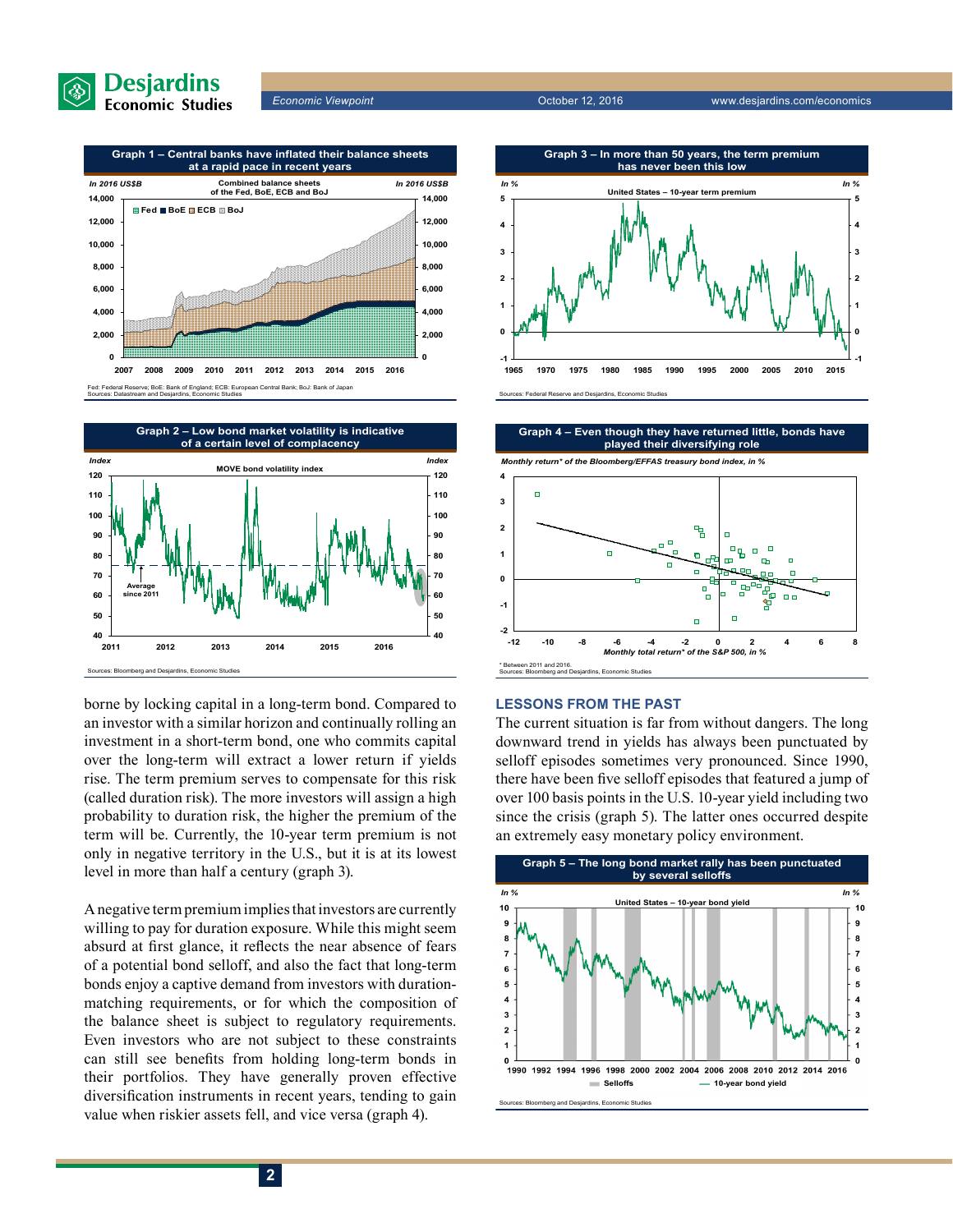Given the low level of bond yields, there is necessarily much more risk of a large-scale yield movement on the upside than the opposite. As mentioned above, part of the yield of a bond is accounted for by the term premium. The remainder represents the risk-neutral yield. This is the yield that would be required if investors had absolute certainty about future nominal short-term rates. Arbitrage mechanisms would ensure that they would be indifferent between rolling an investment in short-term bonds, and committing their investment over an equivalent horizon via a long-term bond. In the United States, it is observed that fluctuations in the risk-neutral yield are closely linked to those of policy rates (graph 6).



By examining episodes of large increases in U.S. 10-year bond yields since 1990, we note that until the crisis of 2008-2009, the risk-neutral yield component was often the determining factor behind the selloffs (graph 7).



This reflects an environment where bond selloffs were often dictated by monetary tightening. By contrast, in the three selloff episodes recorded since the crisis, the risk-neutral rate generally changed little. Unlike the case before the



crisis, these selloffs have been mainly driven by increases in the term premium.

This has certainly not been without causing some headaches for Fed officials. The taper tantrum episode of 2013 remains imprinted in their memory. Recall that in early 2013, the Fed had announced an open-ended asset purchase program, that is, a program with an indeterminate horizon. By the spring, Ben Bernanke, then chairman of the Fed, told the U.S. Congress that a reduction in the pace of bond purchases would eventually become appropriate. However, many investors, it seemed, had previously interpreted "indeterminate" as synonymous with "infinite" and Bernanke's remark caused a brutal return to reality in the U.S. Treasury market, and in fact globally.

The U.S. 10-year yield then began an ascent that ultimately amounted to 136 basis points over a period of about four months. It is the largest rise in the 10-year yield recorded since the crisis, and it was entirely caused by a rebound in the term premium. In effect, a simple signal indicating a gradually higher amount of bonds available to private investors, managed to radically change the perception of the balance between supply and demand, and by extension, the term premium. Only, for FOMC officials, the problem was that the bond selloff episode caused some damage to the recovery. A push of 144 basis points in the 30-year mortgage rate was recorded during the period, contributing to undermine the housing market's momentum. Ultimately, the Fed managed to curtail the selloff in September 2013, when it surprised markets by choosing to delay the tapering decision.

#### **QUANTITATIVE EASING COULD BE AT THE CROSSROADS: A NEW TANTRUM IN SIGHT?**

Up until recently, markets paid little attention to the possibility of a repeat of the 2013 scenario. At the current levels, a taper tantrum part 2 episode would lead the 10-year yield to around 2.75% by early 2017. In contrast, forwards are pricing in a level of yield barely higher than at present (graph 8 on page 4).

Investors can hardly be blamed for this state of affairs, given the effect of ultra-expansionary monetary policies discussed earlier. The most recent decisions of the BoJ and the ECB, could nonetheless have defined a turning point. The BoJ conducted a review of its programs during the summer, and even though it has kept the goal of expanding its balance sheet by ¥ 80,000 billion annually, it introduced a target of 0% for 10-year rates. Targeting a specific level opens the possibility of asset buying and selling transactions in the 10-year segment of the curve, akin to the open market operations that serve to align policy rates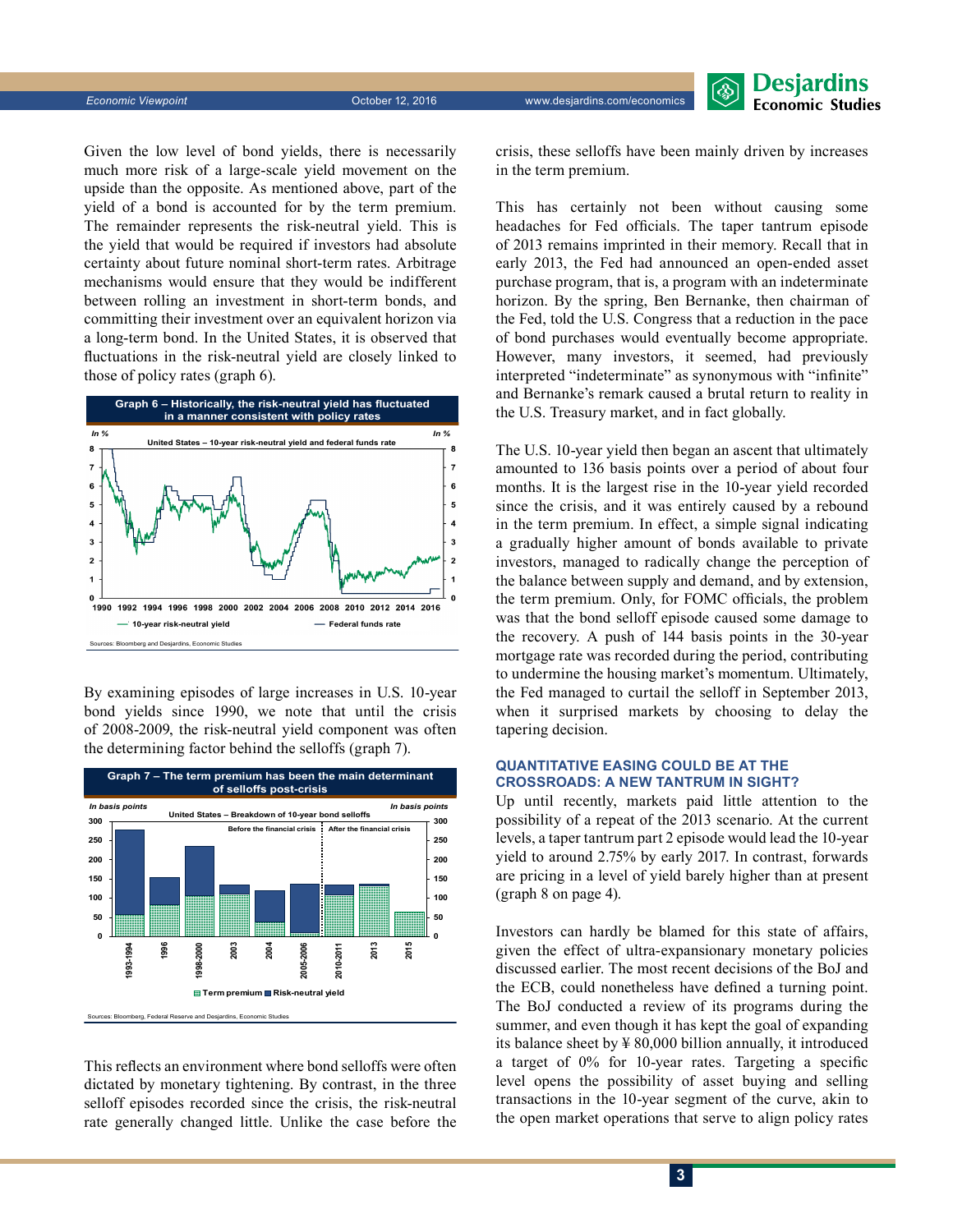





to their target. The objective of targeting the 10-year bond yield could ultimately prove incompatible with an objective of a fixed annual balance sheet expansion. At the very least, it is a first sign of a transition to a more targeted approach to asset purchases, unlike the sustained purchasing that has characterized recent years.

Two factors seem to motivate the adoption of such an approach. First, the BoJ was on track to run short of government bonds to acquire. Second, it seems more cognizant of the harmful effects of extremely low longterm yields for many economic agents. In particular, the very flat slope of the yield curve has the effect of squeezing profitability in the banking sector and ultimately impede the transmission of monetary policy to the real economy.

The ECB has also started a policy reappraisal process, even refusing to firmly commit to extend its quantitative easing policy beyond March 2017. The ECB is probably not as operationally limited the BoJ. It can still relax some rules governing its bond purchases in order to extend the program's life. The rate of €80B in monthly purchases still remains high, and the moment of truth could end up sounding for the ECB as well. It is quite a novel situation for a central bank that has spent the last few years persuading investors that it was not impotent. The mere rumour of discussions among ECB officials on a possible tapering decision already seems to have rekindled some level of volatility in global bond markets in early October.

#### **THE POLICY MIX REBALANCING ALSO CARRIES IMPLICATIONS FOR MARKETS**

The medium-term orientation of the policy mix is something that investors should keep a close eye on, as a shift might be occurring. After the consolidation efforts that characterized the years following the crisis, fiscal policies have become less restrictive in advanced economies (graph 9). However, they still offer very little support to growth and policymakers



are now preaching in favour of targeted interventions, such as public infrastructure investment, by the same token softening their rhetoric of recent years, which mainly advocated austerity.

Signs to this effect are beginning to accumulate. The UK has abandoned its goal of balancing the budget in the 2019-2020 fiscal year and the new British Chancellor has recently opened the door to investments in the road network. In Germany, Minister of Finance Wolfgang Schäuble dangled tax cuts, less than a year from the next federal election. The case of Canada is naturally one of the most notorious, as a government was elected a year ago on the promise of an expansionary fiscal policy. In the U.S., the two candidates for the November presidential election are proposing infrastructure investments.

The rebalancing that might be beginning could help central banks to gradually abandon their interventionist instincts. The Bank of Canada is a good example. It was one of the few advanced-country central banks not to ease its policy this year. Despite a weak economy, it partially justified its inaction by the still forthcoming effects of the fiscal stimulus initiatives that were announced last spring. If this model proves successful, it could be replicated elsewhere. The combination of a higher bond supply and central banks that could somewhat let go, could well result in a rise in bond yields. Apart from a more extreme scenario of monetary financing, it would in effect turn into a situation where an entity that tries to stimulate growth by buying bonds, would be replaced by an entity that tries to achieve the same outcome by selling bonds instead.

#### **INFLATION RISK: THE OTHER NEGLECTED**

It has been a long time since high inflation was a major concern. However, it does not imply that one should underestimate the risk that the weakness of investment in recent years eventually brings us to a situation where only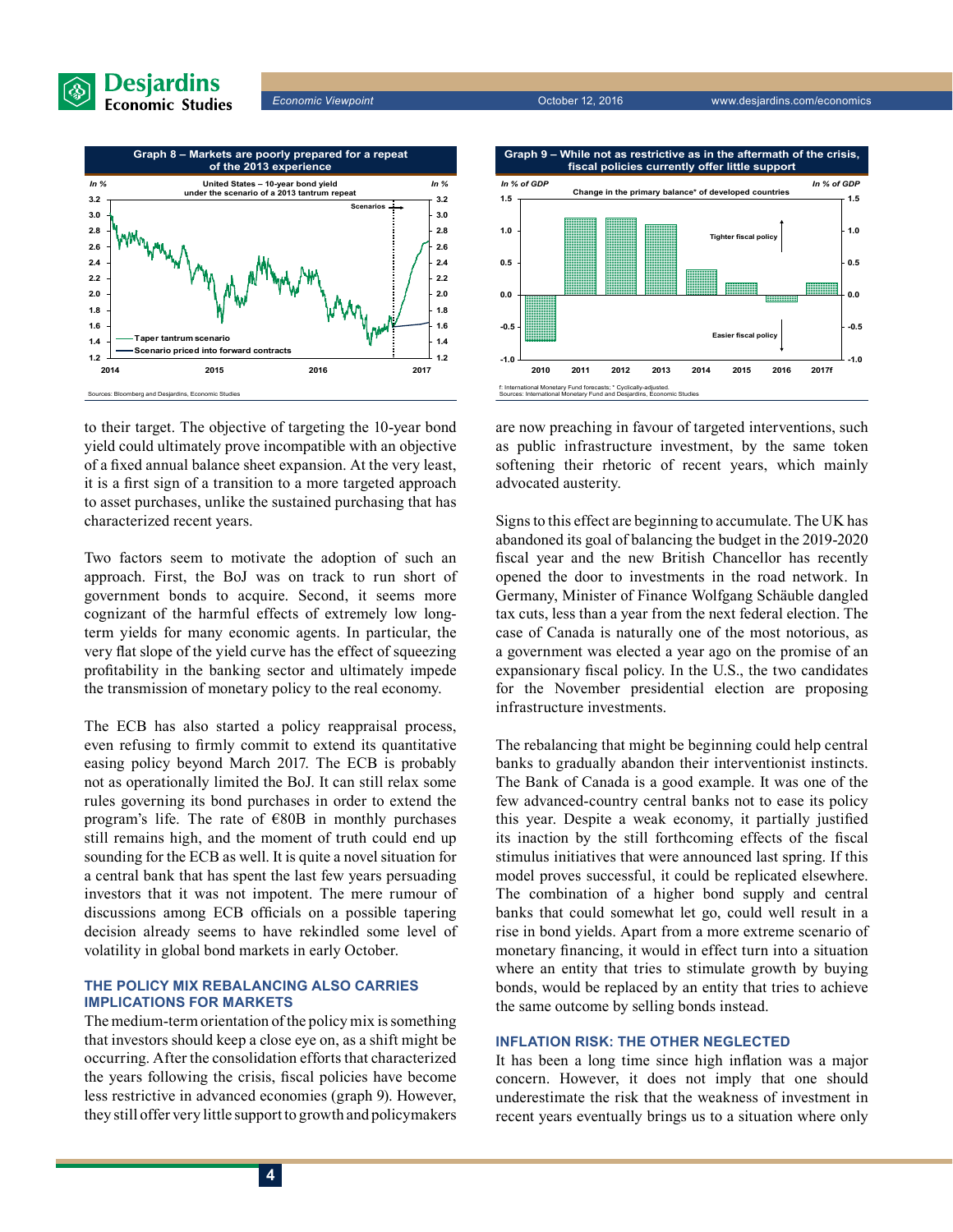

a moderate pace of economic growth is able to generate inflationary pressure. In other words, there is still much uncertainty about potential growth in advanced countries. This implies a risk that output gaps close quicker than expected.

Currently, some central banks are being more permissive with possible inflation overshoots. This is the case of the BoJ, which explicitly stated this kind of tolerance in September. More informally, several officials at the Fed, including Janet Yellen, admit to having more confidence in the ability of the central bank to address above-target inflation than a deflationary threat. Bear in mind that the risk of a target overshoot is much higher in the U.S. than in Japan. In a context of Fed tolerance, even informal, it would probably not be necessary to witness a very large rebound in inflation to orchestrate a market reaction. As shown in some derivatives markets (graph 10), investors do not care much about a risk of extreme inflation right now. In that vein, some studies undertaken by the Fed have linked the 10-year term premium's slide in negative territory with a decrease in the inflation risk premium. If future inflation developments were to take investors by surprise, material upward pressure on bond yields could ensue.



#### **MARKET IMPLICATIONS**

We first emphasize that the following discussion relates to an alternative scenario of a bond market selloff, not to the baseline scenario of Desjardins, Economic Studies, which assumes a gradual increase in yields.

That said, the current environment may offer some tactical opportunities to exploit for more active investors and/or those seeking to manage risks. With respect to the curve, the clearest fallout from a selloff scenario is a steepening of the curve. The last three selloff episodes have been accompanied by steepening, in some cases very fast. These episodes contrast with those before the crisis, when the curve was more likely to bear-flatten (graph 11).



It once more evokes the catalysts governing historical selloffs. Before the crisis, monetary tightening mostly acted as the catalysts. Short-term yields thus tended to rise rapidly as well. Since the crisis, the term premium has played a greater role, resulting in steepening situations. Investors should particularly focus on 2s10s and 2s30s steepening strategies.

Steepening has also been observed in the Canadian bond market during U.S. selloffs. However, for Canadian investors, this scenario would also be an opportune time to go long on Canada-U.S. spreads. Looking at the last 26 years, there is not a single selloff episode where Canadian 10-year or 30-year bonds have not outperformed their Treasury counterparts in this kind of environment (graph 12).



Turning to equities, caution is warranted in reading the previous episodes. Historically, rising bond yield phases have almost always been accompanied by stock market